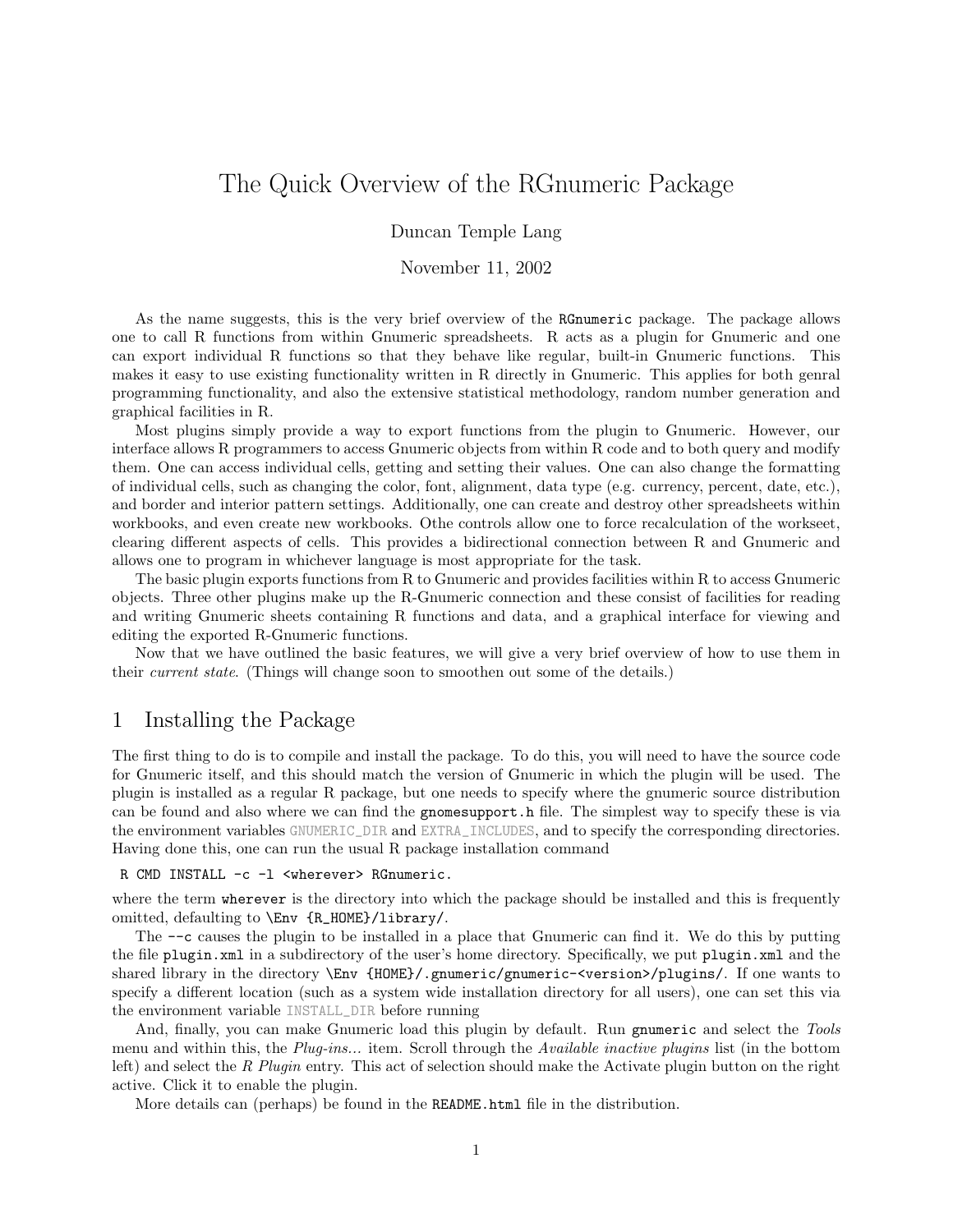## 2 Registering Functions for Gnumeric

Now with the plugin enabled, the next thing to do is export functions so that they can be used in Gnumeric sheets. We register R functions in Gnumeric by calling the R function *gnumeric.registerFunction*(). Currently, this is best done when gnumeric is started, or more specifically when the R plugin is initialized. There are variety of ways to specify one or more files to *source*() when R is started. This can be done in your .Rprofile file in your home directory, or in the site startup script that is defined by the environment variable R\_PROFILE or located in \$R\_HOME/etc/Rprofile. Putting the Gnumeric initialization code here will affect all R sessions, including those that do not involve Gnumeric. So, a more appropriate alternative is to use one or more files that are only read by the R-Gnumeric plugin. The plugin will look for three such files:

```
1. HOME/.gnumeric/Rprofile
```

```
2. HOME/.gnumeric/<gnumeric-version>/plugins/R/Rprofile/
```

```
3. the value of R_GNUMERIC_PROFILE
```
These can then be used to do Gnumeric-specific initialization such as registering functions, etc.

At this point, it is simplest to take a look at an example, specifically the file example in the examples/ directory of the installed library. To run these within Gnumeric, set the environment variable R\_GNUMERIC\_PROFILE to the fully qualified name of the file examples/bernoulli.S.

setenv R\_GNUMERIC\_PROFILE \$R\_HOME/library/RGnumeric/examples/bernoulli.S

Now, start gnumeric and open the file example.

```
gnumeric $R_HOME/library/RGnumeric/examples/example
```
This example illustrates how we can call functions such as  $rpois(),$  rbernoulli() and evaluate R expressions. It also illustrates how we can use R graphics devices within gnumeric to create displays in separate windows.

We define the Gnumeric functions  $rpois(),$  rbernoulli() and reval() in the file bernoullis. Susing the S function *gnumeric.registerFunction*(). These definitions look like

```
gnumeric.registerFunction(
```

```
function(lambda) {rpois(1,lambda)},
"rpois",
"f" , "mean",
"return a value sampled from a Poisson random variable.")
```
This generates a single observation from a Poission random variable with mean lambda. We can can call these functions in a Gnumeric sheet by specifying the value in cell such as

```
=rpois(10)
```
The random value returned from this call will be displayed in the cell. Recalculating the sheet (the F9 key) will generate a new random value.

The basics of the function *gnumeric.registerFunction*() are relatively straightforward. One specifies an S function object that will be called with arguments provided by Gnumeric. This function object contains the parameters it expects and the body which is evaluated. The second argument to gnumeric.registerFunction() is the name by which Gnumeric sees this function and it can be used within the sheet. The third argument controls how the arguments are passed to the function. This is typically a single string that lists the type of each of the arguments. The types are given as characters from the following table.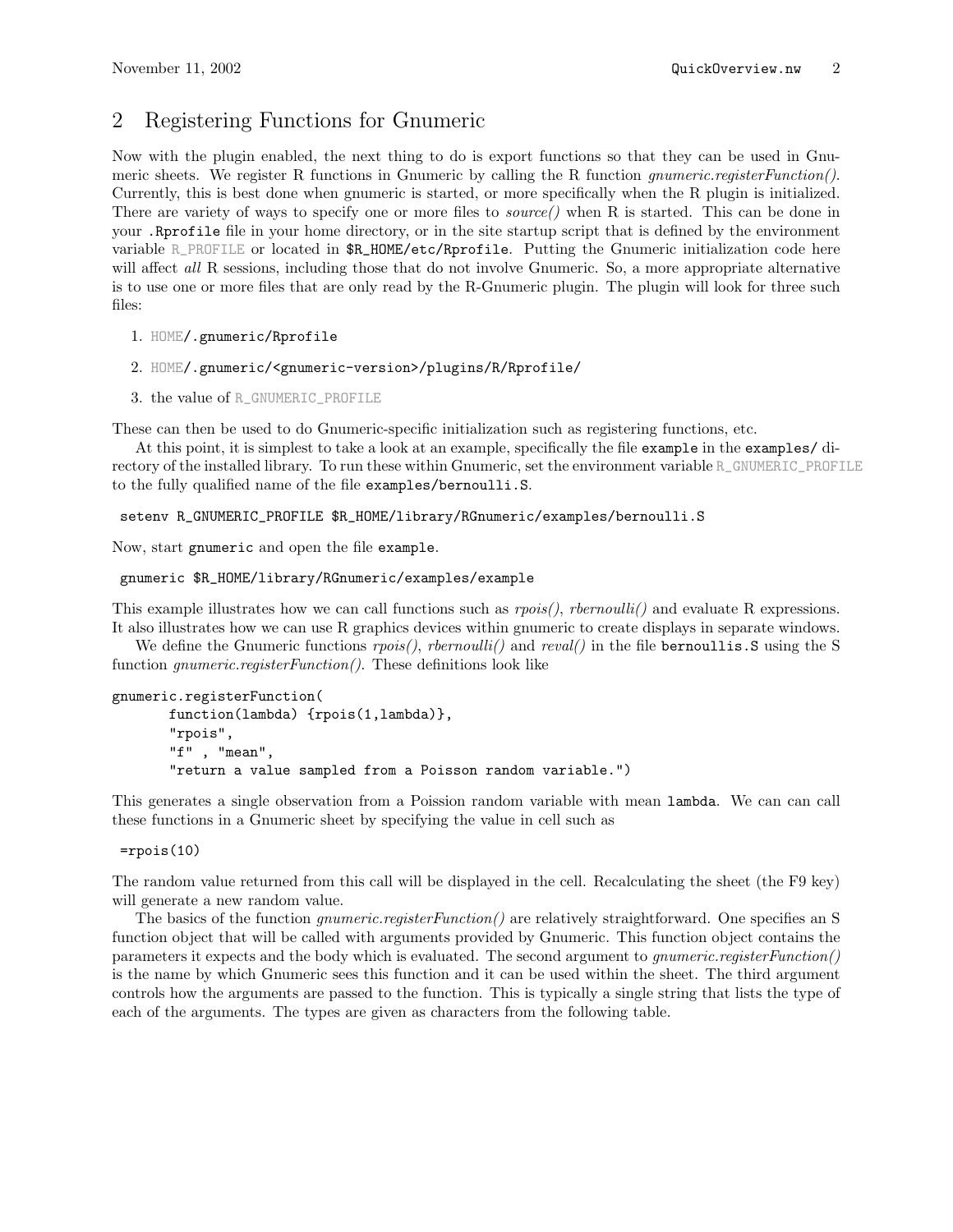- f A floating point value.
- s A string.
- b A boolean.
- r A Range, e. g. A1:A5 See 'A'
- a An Array e. g. 1,2,3;4,5,6 ( a 3x2 array ) See 'A'
- A Either an Array or a Range.
- ? Any type.
- | This designates that the arguments in the token string following this character are optional.

For example, if we register a function that expects a string and real number as its arguments in that order, the third argument to gnumeric.registerFunction() is

"sf"

The other arguments to *gnumeric.registerFunction*() are used by Gnumeric to offer help to the user. These are the names of the arguments and a general help string describing the function.

The graphics device in the example sheet was created by evaluating an R expression given as a string. In the sheet, the cell  $(3, D)$  is specified as

 $=$ reval("x <- rnorm(100); par(mfrow=c(2,1)); plot(x); hist(x); mean(x)")

This generates a random vector of normals and displays them in a scatter plot and histogram. Each time the sheet is recalculated, a new vector of random variables is generated and replotted.

#### 2.1 Return Values

Typically, the S functions that are exported will return scalar values of the basic types: integer, numeric, logical and character. These are the inserted directly into the cell from which the function was called. The conversion from the S type to the corresponding Gnumeric type happens automatically for the user.

In the future, one will be able to return more complex objects such as lists and objects with classes. These are useful not for their representation in a single cell, but since they can be used as arguments to other functions. This allows one to avoid global variables in the S functions but to store them locally in a gnumeric cell. Then these values are available in other calls.

This basically describes how scalar values are passed to and from S functions. One can use this setup to call R functions from Gnumeric to pass 'constant' values and insert the results into Gnumeric cells.

#### 2.2 Accessing the Sheet

If the S function being invoked from Gnumeric needs access to the sheet or the Gnumeric workbook or any other Gnumeric internals, it will need to get a reference to the sheet object when it is called. For this to happen, the function should have an argument named *sheet*. For simplicity, this should be its last argument. In this case, the glue between R and Gnumeric will supply an opaque value of class GnumericSheetRef for this argument. This can then be used in calls to other R functions to access information about the sheet, get a reference to the containing workbook (via  $getGnumericWorkbook()$ ). The sheet argument is typically the last argument to the S function.

In addition to the *.sheet* argument, it is sometimes useful to know the identity of the cell associated with the invocation of the S function. This is passed in the call from Gnumeric if and only if the function has an argument named .cell. The value is a simple integer vector containing the row and column index.

#### 2.3 Cell Ranges as Arguments

In some cases, one will want the function to get the identity of a cell rather than the cell value itself. In such cases, one should specify the argument as being of type Range via the argument type identifier r. This type of argument is passed to the function as an object of class GnumericCellRange and consists of two elements named *start* and *end*. These specify the top-left and bottom-right cells defining the box of interest. When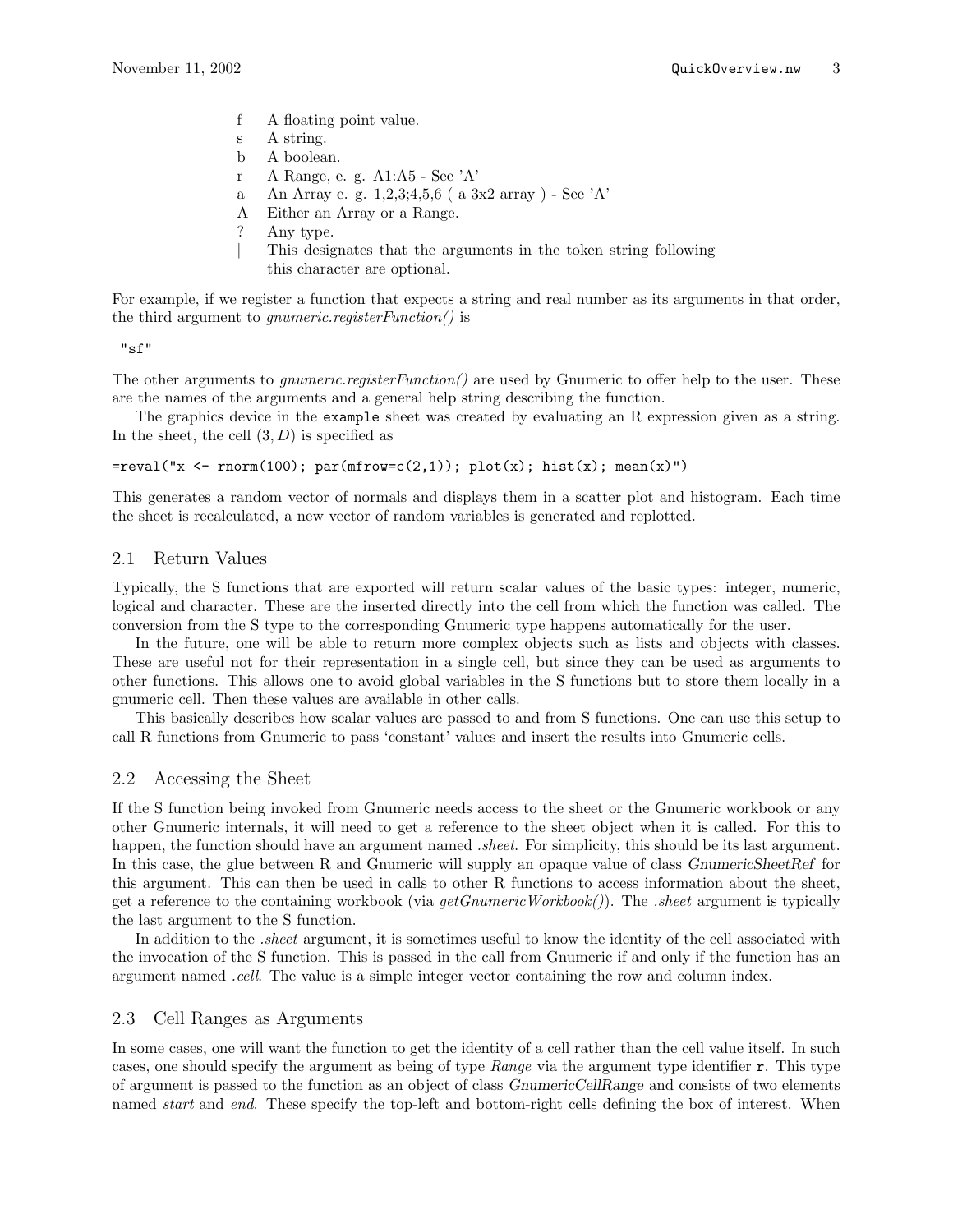this is a single cell, the start and end elements are the same. Each of these elements is a named integer vector of length two giving the row and column. These currently use 0 based counting.

An example of when we might pass a cell range rather than value is when we want the function to output auxillary values into that region rather than simply return a single value that goes into the cell from which the function was called. For example, suppose we have a function that displays the coefficients of a previousl fitted linear model into a range of cells in the sheet. The function might be defined as follows:

```
function(cell, .sheet) {
 .sheet[cell$start["row"], cell$start["col"]] <- "my value"
}
```
This uses just the *start* element of the GnumericCellRange and extracts the row and column values. These are used to specify to which cell the value "my value" is assigned.

### 3 Accessing Gnumeric From R

We have seen in the example that assigned a value to a particular cell in the sheet that the R functions can modify the sheet directly. This can be done via the regular  $\langle -\rangle$  operator for the class GnumericSheetRef. Similarly, one can get values from different cells via the [() operator. I have attempted to implement the usual matrix-like assignment operations. (When these do not work please let me know.) There are obvious differences in that sheets have "infinite" dimension even if there is no data. Thus, accessing an entire column should probably not return 65535 observations. Instead, it should return from row 0 the row that defines the extent of the sheet. The extent is the maximum used dimension. And this is what is done. Similarly, when assigning to a collection of cells, one would like to be able to specify the starting cell rather than having to give the entire range of indices. This is another place we differ from matix assignment. We allow one to specify the starting cell as the left hand side of an assignment of a vector. The multiple values on the right hand side are inserted into the adjacent cells from this starting cell, inclusively. One can indicate whether the adjacent cells are determined row- or column-wise using the byrow argument. Some examples of these are given here and in the different example files (ExampleProfile and bernoulli.S).

```
.sheet[1,2] # get the cell in the 1st row and 2nd column
.sheet[1,] # get the first row
.sheet[,1] # get the first column
.sheet[1,2] <- 1.0 # set the cell in the 1st row and 2nd column
.sheet[1,] <- letters # set the first 26 cells in the first row
.sheet[1,10] <- letters # set the 26 cells in the first row starting
                        # at 10
.sheet[1,10, byrow=F] <- letters # set the first 26 cells in column 10
```
In the future, we should support using column names rather than numbers.

#### 3.1 Other Functions for Sheets

One can also query the structure of a sheet. For instance, one can get the number of rows and columns – i.e. the dimensions – that the sheet occupies via the function  $\dim G_n$  municipalet Ref(). This is akin to a bounding box as it only reports on the number of rows and columns that are occupied, and not the maximum row and column that is referenced. In other words, it ignores entirely empty rows and empty columns. One can compute the extent using sheetExtent() or specifying the collapse argument as  $F$  in the call to  $dim.GnumericSheetRef()$ .

One can clear all or certain cell regions within sheet using  $clearSheet$ . This allows one to specify what attributes of each cell should be cleared.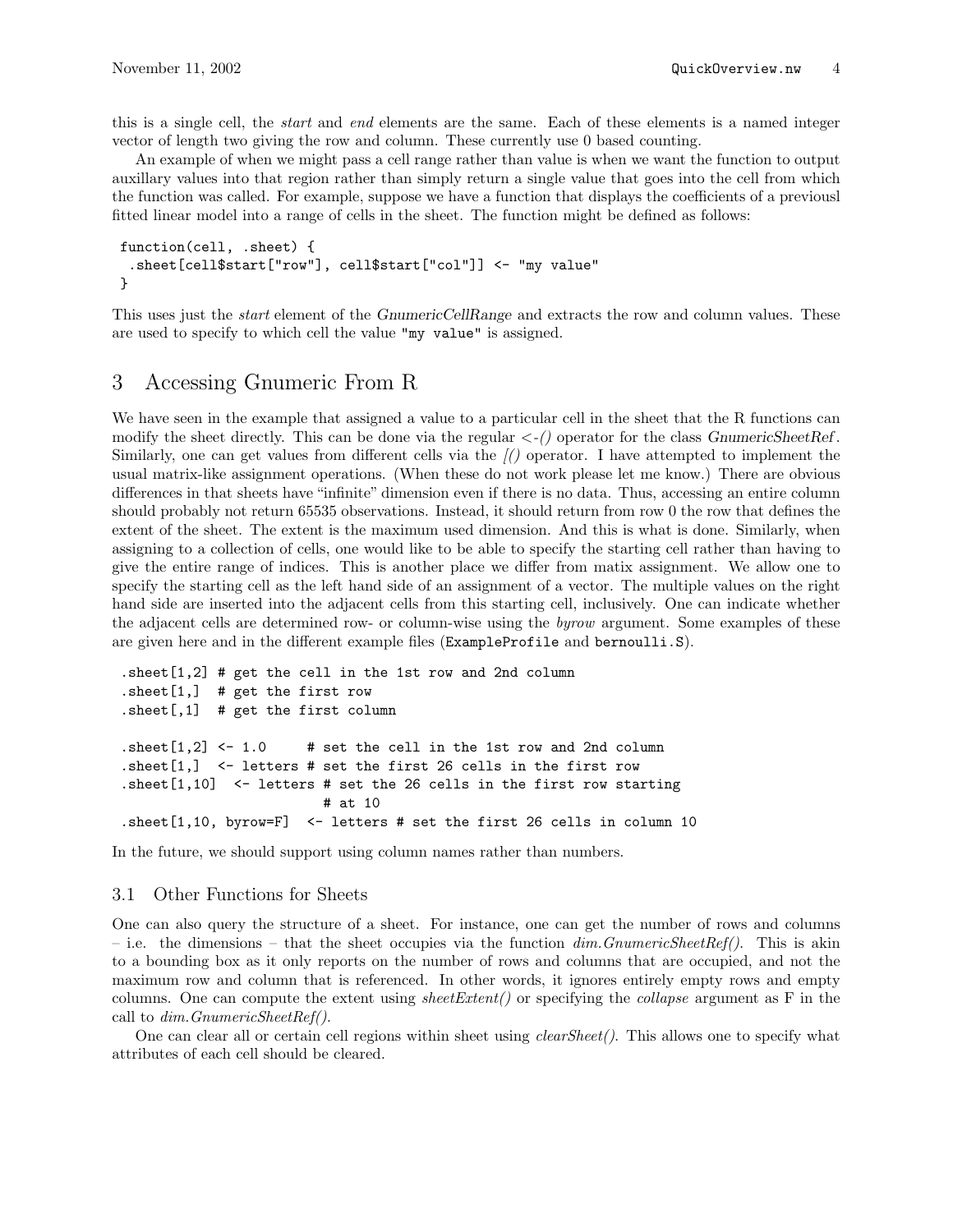### 3.2 Cell Formats

It is possible to query and set the appearance of a cell. There are two approaches to this. One involves getting or setting the entire formatting information for a cell. This includes the color, font, border, patter, alignment. The function  $getCellFormat()$  retrieves a list with the current settings for each of these settings.

Note that currently setting any attribute of a cell applies to all cells in that column. This will be fixed in the future.

#### 3.3 The Workbook

From the .sheet argument, one can get a reference to the containing workbook via the function getGnumericWorkbook(). The length() and names() method for this class (i.e. appended with the .GnumericWorkbookRef) give the number and names of the sheets in a workbook, respectively. We have defined the  $\sqrt{(}$ operator for the class GnumericWorkbookRef so that one can easily access different sheets in the workbook either by index or name. Additionally, one can also create a new workbook using the function newGnumer $icWorkbook()$ . This can create an empty workbook or load a previously saved one from a file/URL.

The utility functions uniqueSheetName() and recalcBook() operate on GnumericWorkbookRef objects. The first of these returns a unique name for a new sheet that will not conflict with others. It allows the caller to suggest a name and it returns a slightly modified version that avoids duplicating an existing name. The recalcBook(), as its name suggests, forces a recalculation of all the sheets in the workbook and all of their cells.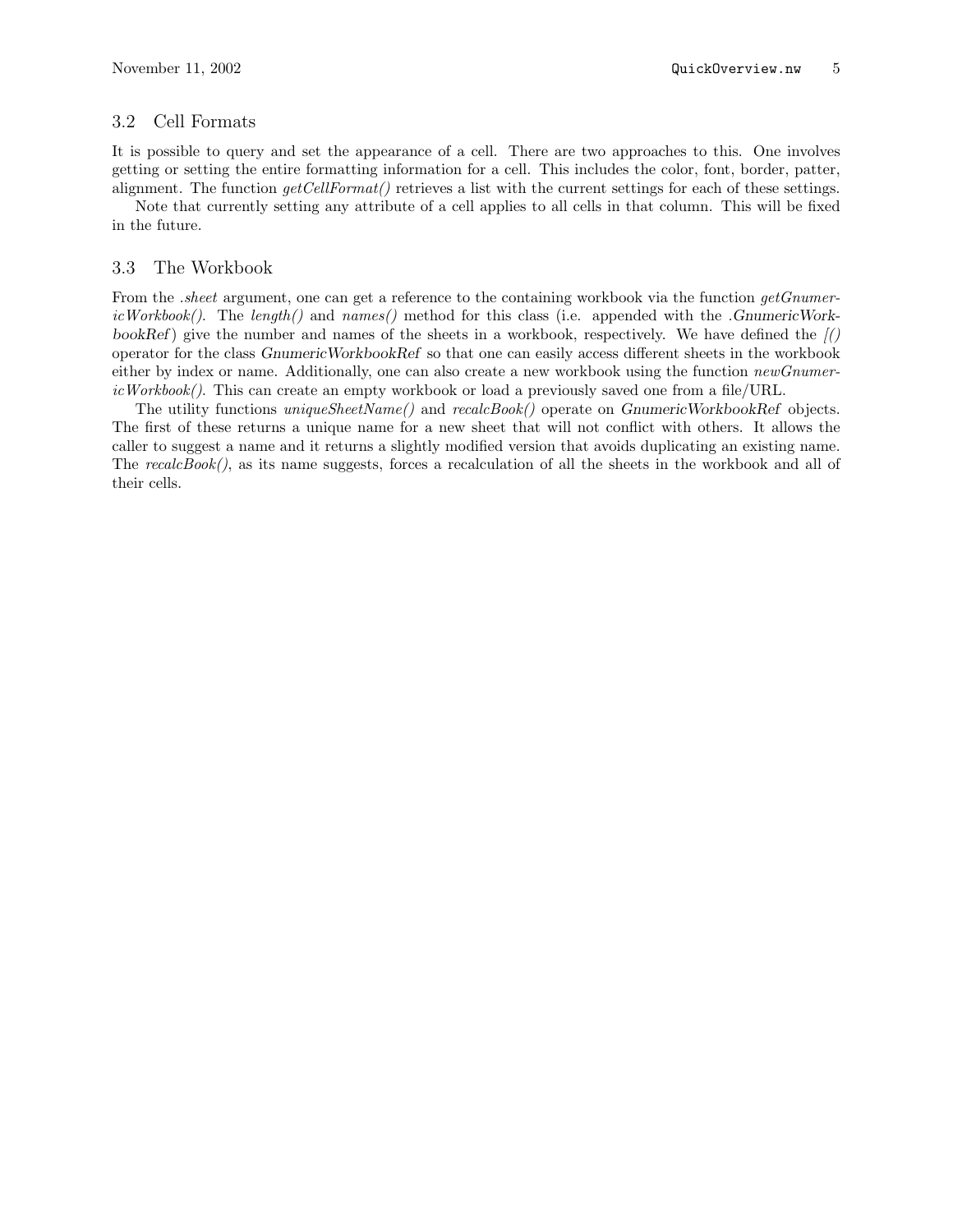## 4 Saving Workbooks with R functions

When one develops a Gnumeric sheet that contains R functions, it is important to be able to reload this and find the R functions. Whether it be the original author reloading the sheet or a different reader to whom the sheet has been sent, we want the saved file to be self contained. We must assume that each reader has access to the plugin. Given that, we want the Gnumeric functions that call R functions to be defined within the workbook file itself. We do this by storing the definitions of the gnumeric and R functions within the file itself. When one saves a sheet containing R-Gnumeric functions, it is essential that one selects the appropriate format and not the default compressed XML format. The basic R-Gnumeric plugin comes with 2 other plugins: one for writing files containing R-Gnumeric functions and one for reading these files. The extension for this type of file is .rng. To save a file in this format, select the Save As in the File menu. From the choice menu for the File format, select the entry Gnumeric XML file with R functions  $(*\eta n)$ .

All files with extension the extension .rgn will be read into Gnumeric using the special file reader provided by the plugin. This reads and registers the functions in the file. Additionally, it extracts the R search list settings from the file and attaches the packages that were in effect when the file was saved.

The .rgn files are simply extended versions of the standard gnumeric format. These are compressed XML files. We add a new namespace declaration  $(R)$  to the top of the file and then add functions and searchPath sections. One can manually edit these files by uncompressing them and modifyin the XML.

Saving the functions is relatively simple. We store them in text form in CDATA blocks of XML to avoid escaping. For top-level functions whose environment is the regular global environment, dumping the function as text is sufficient to be able to recreate it. For functions that have a different environment, we must ensure that we restore that environment and its contents. We do this by dumping each of these environments in XML format and putting a reference to this environment in each of the functions that share the environment.

Currently, we do not store the contents of the global environment (i.e. the work area). This can be easily arranged if it proves to be useful. In the future, we would like to use the RSXMLObjects package for serializing the S objects directly to XML. This would provide greater flexiblity in processing these files with non-R tools.

One can also specify an R script or code in the file. One can manuall edit the rgn file and add a R:init tag whose content is R source code. This is usually enclosed within a CDATA construct to escape the special characters such as  $\lt$ , .... When the file is read, this will be evaluated after the environments have been created and the functions have been registered, but just before the workbook cells have been created. If greater resolution is needed to control when this script is run, we can easily arrange this, using other tags or attributes. Unfortunately, one cannot specify this code except for manually at present. We could perhaps store a  $First()$  function in the global environment and arrange to call this when we load a sheet.

This introduces yet another location where one can initialize the R session or at least run R code. To recap, the possible ways to do this are

.rgn file In the R:init tag of the self-contained file.

R\_GNUMERIC\_PROFILE A script specified by the environment variable R\_GNUMERIC\_PROFILE.

lugin-specific init file A file named R in the file  $\gamma$ .gnumeric/<version number>/plugins/ directory.

Plugin Init file A version-independent plugin initialization file named Rprofile in ~/.gnumeric/

## 5 Defining and Editing Functions

While one is creating a worksheet that calls R functions, one has to have access to the appropriate Gnumeric functions that call the R functions. In other words, one has to define these functions before using them. Additionally, we don't necessarily want to define them within a cell of the sheet (as this will cause it to be redefined each time the sheet is recalculated). There are two basic ways to define Gnumeric functions that call R functions. The first is to define them in an external file containing R code. Then one can have these automatically read when the R-Gnumeric plugin is started Alternatively, one can explicitly load these into an already running Gnumeric session using the R source() function. This will however require making an explicit call to  $source()$  within a cell in the sheet.